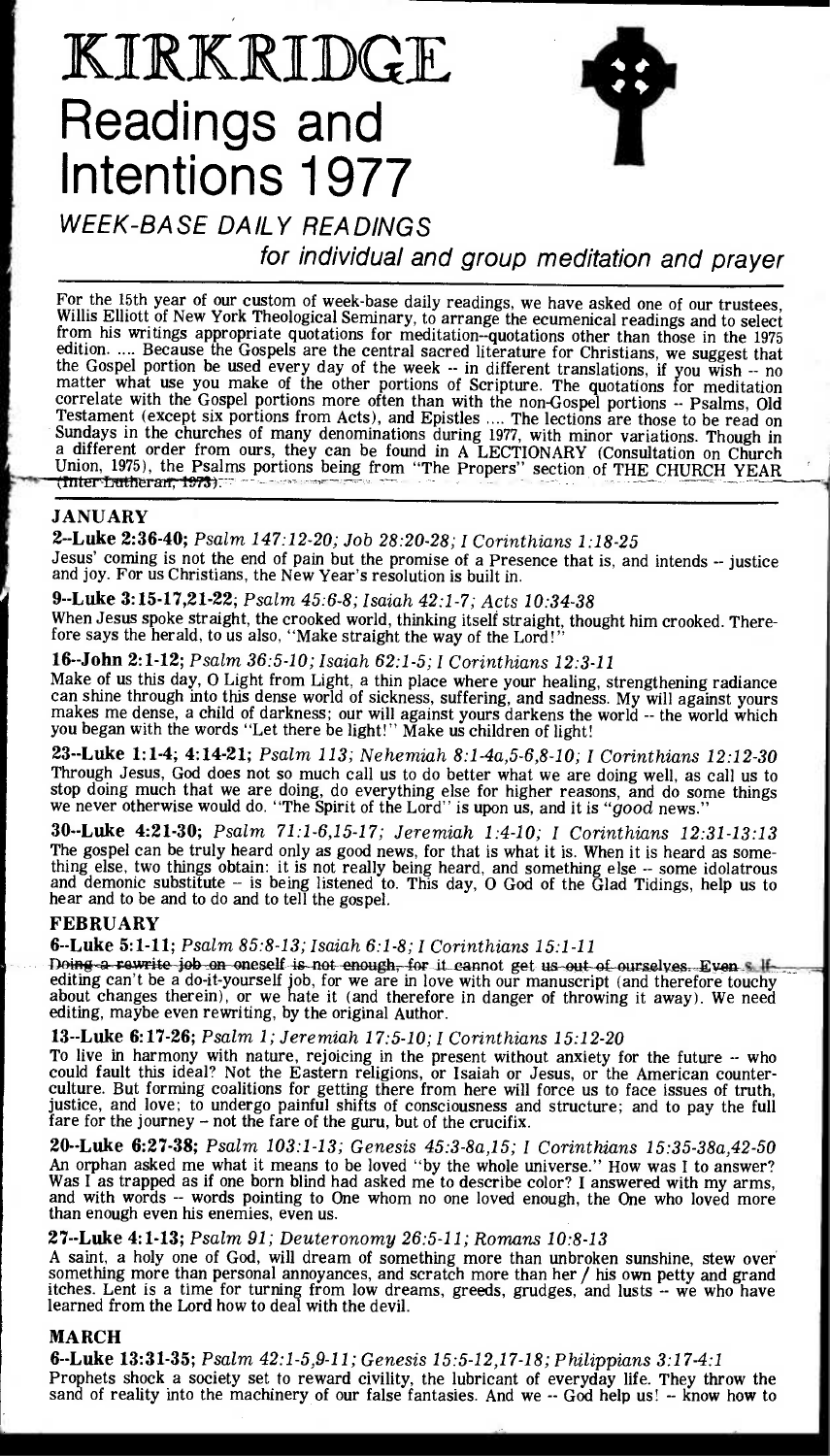reward Moses, Jesus, Socrates, and the rest of them -- for their candor. Lent is a time for remembering that we, who have often timidly stood with the cursers, are blest in return — the return of grace.

## **13-Luke 13:1-9;** *Psalm 126; Exodus 3:1-8b,10-15; I Corinthians 10:1-13*

God's finger points in judgment so that his hand may open in grace. He points against whatever denies us fullness of life, for he wants to give us our humanity.

## **20--Luke 15:11 -32;** *Psalm 32; Joshua 5:9-12; Il Corinthians 5:16-21*

We are made not just for ourselves or each other but for the whole love potential of the universe and beyond. A prodigal Love has made and sustained us, weeps when our love is small and selfish, and welcomes us when we are humble and hungry for the feast of forgiveness.

## **27--John 8:1 -11;** *Psalm 28:1-3,6-9; Isaiah 43:16-21; Philippians 3:8-14*

Space and time were brutalized and now are mechanized. It is time, and it is possible, to humanize them -- by owning the space to be human and taking the time to be human and humane .... on pain of losing our humanity.

## **APRIL**

#### **3--Luke 22:14-23:56 (all, or broken into a seven-part sequence):** *Psalm 31:1-5,9-16; Deuteronomy 32:36-39; Philippians 2:5-11*

"Passion" is something the heart rushes to do, as with palm branches and pledges. But it is also, and in its verbal root, "suffering." Because the journey of passion to its goal is not painless, God asks us to weigh the pain against the goal in the context of "the Passion of our Lord."

## **10--Luke 24:1 -11;** *Psalm 118:1-2,15-24; Exodus 15:1-11; I Corinthians 15:1-11*

*We* are servants not of a cause that has lost but of a cause that has lost and won and has not yet won. As the battle continues, Christ continues as our light and life against every darkness and. dying. For in him we know that love is too great for death, death is too small for life and has been overwhelmed: "I am the Resurrection and the Life."

## **17--John 20:19-31;** *Psalm 149; Acts 5:12-16; Revelation 1:9-19*

Easter is two miracles: Christ is risen, and we believe it! In his living and dying, Jesus made his rising believable, plausible. Does my living, and my facing of death, make God's action in Jesus believable, plausible, for my neighbor?

## **24--John 21:1 -19;** *Psalm 30; Acts 5:27-42; Revelation 5:11-14*

Faith is not an intellectual acquiescence in Being nor a rational conclusion about Reality, but a leap of total, even though momentary, self-commitment to the present God whom we'd thought absent or perhaps even non-existent. Its loss is our deepest grief; to find it again is our profoundest assurance that we are loved by Life itself.

#### **MAY**

## **1--John 10:22-30;** *Psalm 23; Acts* 13:14,43-52; *Revelation* 7:9-17

Facing the Crucifix, one must decide whether it is God who is dead, or the world. Only the second answer can prepare us, and the world, for "the resurrection and the life," in and beyond this world.

## **8--John 13:31 -35;** *Psalm 145:1-13; Acts 14:19-28; Revelation 21:1-5*

Love is so painful, even heroic, that multitudes are willing to settle for a little common decency. But since heroism is not optional to true humanity, decency is not enough. We shall have to open ourselves to grace, for we ourselves are not enough. And opening ourselves to the risks of love -- private, communal, and civil — is a good beginning.

## **15--John 14:23-29:** *Psalm 67; Acts 15:1-6,* 22-29; *Revelation 21:10-14,22-23*

"Myth" is not about what did not happen ("mere myth"), and it's not so much about what did happen as about what *can* happen ("the potential"), *should* happen ("the commandments"), *will* happen ("the promise"). "God saw all he'd made, and it was very good." "I've told you this so that when it happens, you'll believe." -

## **22--John 17:20-26;** *Psalm* 47; *Acts 7:55-60; Revelation 22:12-14,16-17,20*

I have to do this because you may be "Wanted," said the customs agent as he looked for my name in a huge book-list of undesirables and criminals. "But I know I'm wanted," I said to myself. "I am loved, and therefore wanted with a wanting that, instead of limiting, frees and unites."

**29--John 15:26-27; 16:4b-11;** *Psalm 104.24-33; Genesis 11:1-9; Acts 2:1-21* 

Only God, when taking up all the room, enlarges the space. Pentecost, the coming of Creator-Gifter-Helper Spirit, expands one fearful "upper room" into "all the world."

#### **JUNE**

## **5--John 3:1-16;** *Psalm 8; Proverbs 8:22-31; Romans 5:1-5*

A religion is a way of seeing and living in the world. Once-born eyes of flesh see the world without seeing how to live in it. Born-again eyes of faith see how to live in the world -- from beyond-within the world. So Jesus can say, "No one can see the Kingdom of God unless born again.

## **12--Luke 7:1 -10;** *Psalm 117; I Kings 8:38-43; Galatians 1:1-10*

In history and in the heart, God's love suffers and speaks within our loves. For me, that speech is clearest, and that suffering most luminous, in Jesus, whom I therefore rejoice to call my Lord.

## **19--Luke 7:11 -17;** *Psalm 30; I Kings 17:17-24; Galatians 1:11-24*

In the chronicles of earth, no story has ever been told to the end. The period at a story's end is only provisional, for every end is an invitation. The world is still open — or rather open again, with the grave of Jesus.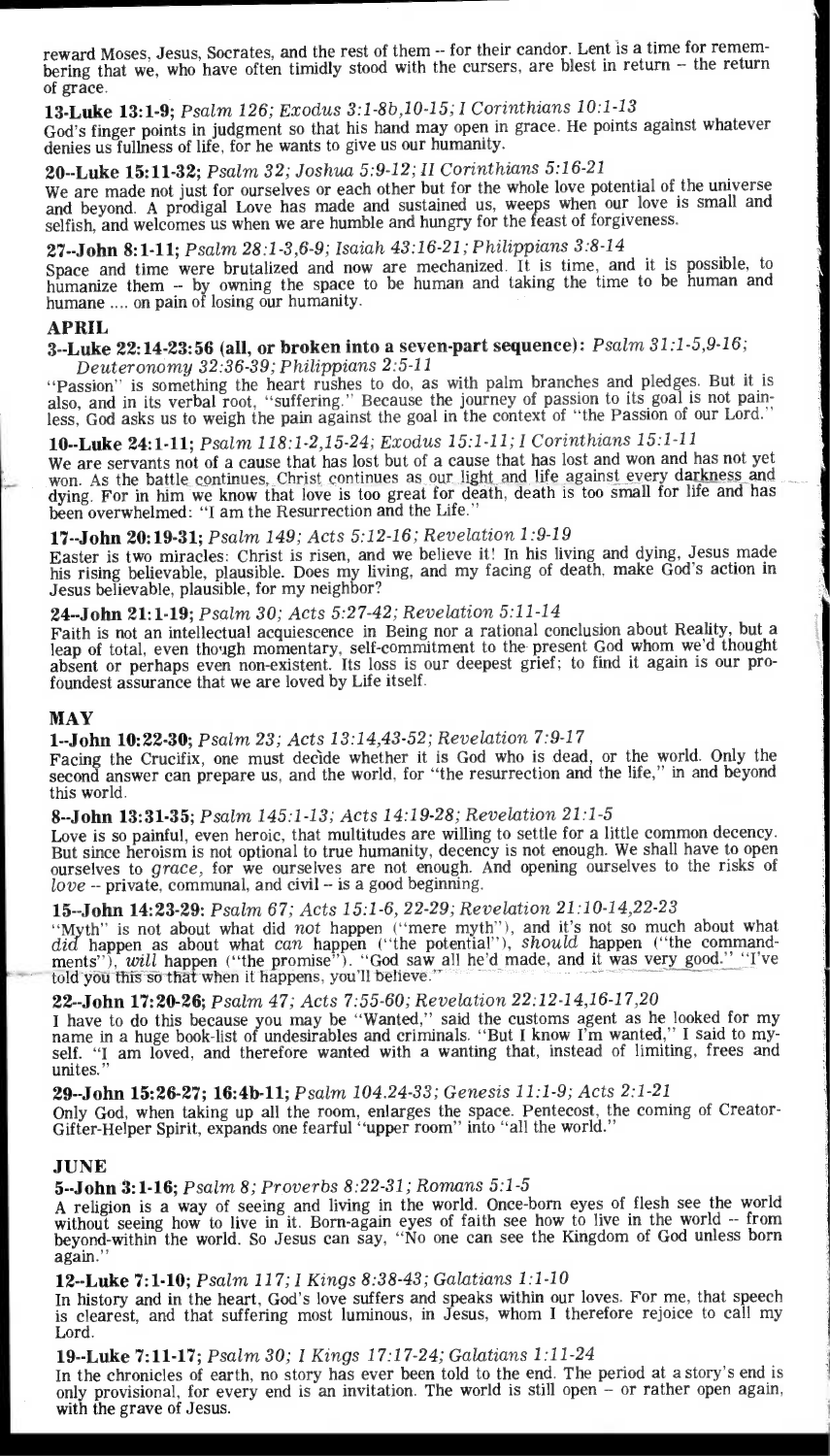#### **26--Luke 7:36-8:3;** *Psalm 32; II Samuel 12:1-10,13; Galatians 2:11-21*

Father of all, we draw near in amazement at your power and love in nature and grace, in humility before you and each other at your persistence in invitation, in penitence over our sinful disobedience to your holy will revealed in your Servant-Son Jesus, our Lord Christ. Through the joy of forgiveness, grace us with an open window on you in devotion, on your world in service and witness, and on each other in listening love.

#### **JULY**

#### **3--Luke 9:18 -24;** *Psalm 63:1-8; Zechariah 12:7-10; Galatians 3:23-29*

The words of our Story and the wounds of the world are meant for each other; and Christian mission -- following Jesus - is the process through which God enables the world, through us who believe this good news, to understand its wounds through Christ's wounds and its opportunities through Christ's resurrection.

**10--Luke 9:51 -62;** *Psalm 16; I Kings 19:14-21; Galatians 4:31-5:1,13-18*  What fun raiding the cookiejar was! When we grew up, we found we had to give attention to the process that puts cookies in jars. If the jar is empty, we haven't grown up. If any jar is empty, the world hasn't grown up. Faith says that no jar need be empty, and calls to appropriate action, "of use for the Kingdom of God."

#### **17--Luke 10:1 -12,17-20;** *Psalm 66:1-12,16-20; Isaiah 66:10-14c; Galatians 6:11-18*

God, bread, forgiveness, and the triumph of love are the themes of the Lord's Prayer and of the entire Bible. Love is in temporary defeat to the extent that we separate soul from body and self from society; but as we converge spiritual orientation and economic justice, and person and community at all levels, we truly experience and joyfully celebrate the fact that love's defeat is only temporary.

#### <del>24-Luke 10:25-37;</del> Psalm-25:1-10; Deuteronomy 30:9-14; Colossians 1:1-12

Staring at the Sistine ceiling I tingle at the sight of the flow of flesh from the finger of God - hundreds of us, all starting from one! I am in that flow of flesh, I am one responsible for others. So I am under that Judgment and in that Resurrection. I am awed, calmed, exhilarated because I am made, owned, placed, and given a share in the Song.

#### **31--Luke 10:38 -42;** *Psalm 15; Genesis 18:1-11; Colossians 1:21-28*

An idol is a God-sign become a God-substitute, a Good Thing in place of the One Thing Needful here and now (and therefore the Right Thing). Against this baleful and dangerous displacement of attention, the daily discipline of devotion to God is the best prophylaxis.

#### **AUGUST**

#### **7--Luke 11:1 -13;** *Psalm 138; Genesis 18:20-33; Colossians* 2:6-15

The universe with one less prayer is not the same universe. How is it poorer? One less investment of good will. One shimmer less of love intended, sent to and by way of God. One less surge of power-yearning for the New Creation. One less dream of peace and resolve of justice. One less act of yielding to the Holy Purpose within and beyond, under and over, the world.

## **14--Luke 12:13 -21;** *Psalm 49:1-12; Ecclesiastes 1:2, 2:18-26; Colossians 3:1-11*

Lord of heaven and earth, help us value what Christ would have us - the priority of persons over things, of your Kingdom over our kingdoms and nation, of truth over security, of justice over peace, of equal opportunity over law and order. And, in our valuing, deliver us from violating those who value otherwise.

#### **21--Luke 12:32-48;** *Psalm 33; Genesis 15:1-6; Hebrews 11:1-2,8-19*

God is dishonored or glorified in the great public decisions, which are few, and in the small-scale, day-to-day, ordinary, private decisions affecting "the neighbor," which are many. In God's eyes, what matters about a decision is not primarily its size, but its quality.

**28--Luke 12:49-56;** *Psalm* 82; *Jeremiah 38:1b-13; Hebrews 12:1-6* 

#### Chaos-again!-Last-time-we-got-ereation-out-of-it.

#### **SEPTEMBER**

**4--Luke 13:22 -30;** *Psalm 117; Isaiah* 66:18-23; *Hebrews 12:7-13* 

Vibrant political dialog, the lifeblood of freedom, is possible when the inner life of the citizenry is vigorous. Worship thus is more than a private affair; it is a public necessity if power is to be used to create and maintain human space.

#### **11--Luke 14:1,7 -14;** *Psalm 112; Proverbs 25:6-22; Hebrews 12:18-24*

"The Fall" may be *outward*, copping out on accountability in the presence of God, or *inward*, avoiding responsibility for the world. The biblical life-style is a third way, with one foot inner and private, the other oute inward" (incurvatus, Luther's definition of sin).

## **18--Luke 14:25-33;** *Psalm 10:12-14,16-18; Proverbs 9:8-12; Philemon 1-20*

Renunciation has its stages -- of body, mind, emotions, will, relations. As one ascends the scale, the cost becomes greater while the reward gets less clear. At the top, all is given up and no reward is in sight except God and his will. The saint lives on the other side of self-calculation, beyond ego-reward. The cost of discipleship is total, and seldom paid in full.

#### **25--Luke 15:1 -10;** *Psalm 51:1-17; Exodus 32:7-14; I Timothy 1:12-17*

The spinning top centers, sings, blends its colors. Take me to where the colors of the world are mixed and its song composed and its dance begun. Take me to the Center!

#### **OCTOBER**

#### **2--Luke 16:1 -13;** *Psalm 113; Amos 8:4-8; I Timothy 2:1-8*

Lord, may I be humble enough to know I'm bad news; and proud enough to know I'm good news, and can be better through communion with you and your folk and caring for your creation.